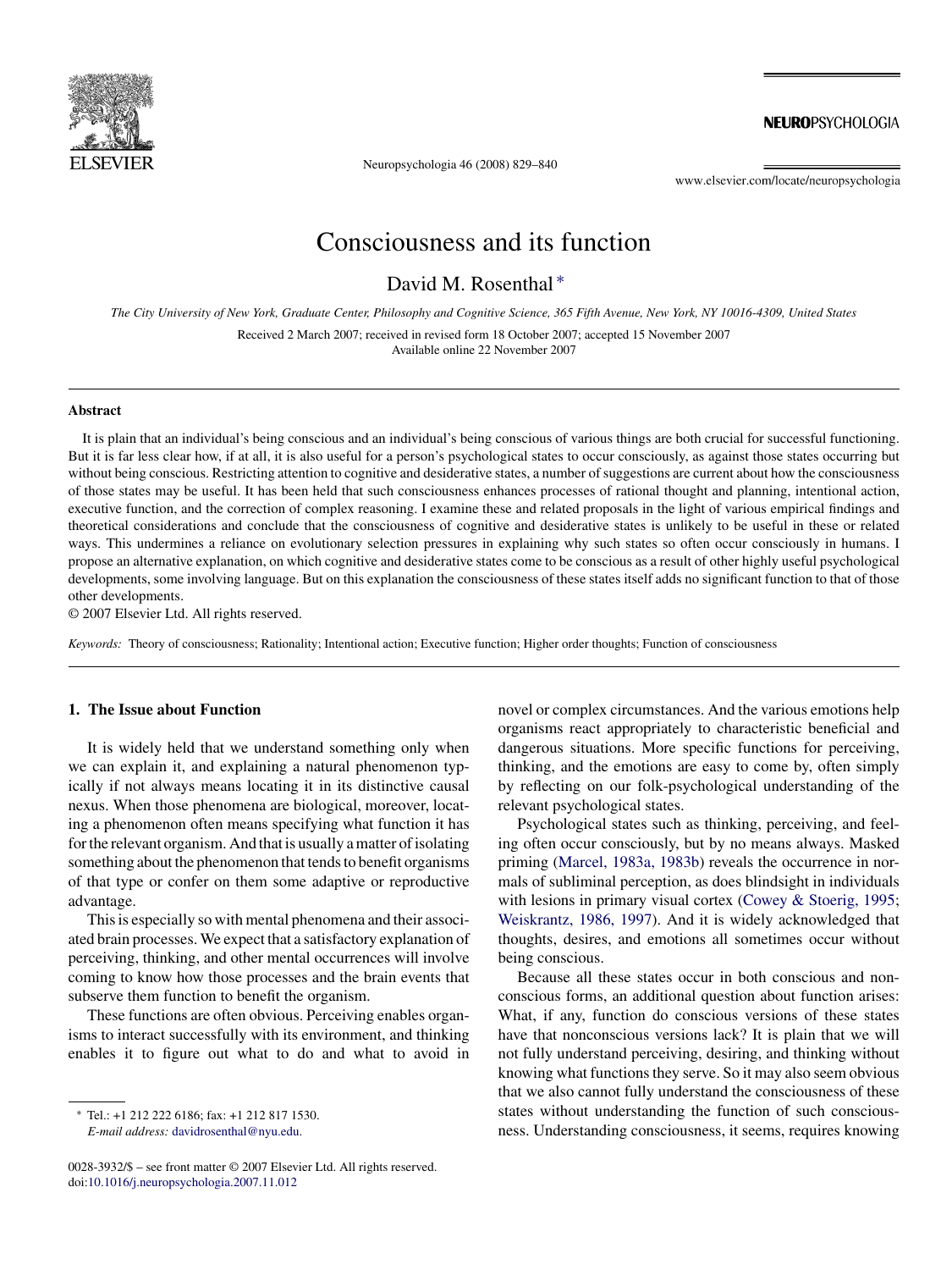how the consciousness of psychological states contributes to the well-being or procreation of the organism. As [Humphrey \(2002,](#page-10-0) [p. 70\)](#page-10-0) puts it, "when a modern Darwinian biologist asks [what difference consciousness makes, the] Darwinian's answer has to be that it has evolved because and only because it is serving some kind of useful biological function." Humphrey sees the appeal to function as so compelling that he sees no alternative but a flat denial that consciousness can be explained and understood at all.

It is important to distinguish the function that thinking, perceiving, and desiring have independently of whether they are conscious from the function, if any, that is added when these states occur consciously. In what follows, I often refer to this added function as the function of consciousness *tout court*. The present discussion focuses on that specific function.

The function of consciousness just described concerns the consciousness of psychological states. But there is something else that is often referred to as the function of consciousness. Not only do we distinguish between psychological states' being conscious or not; we also distinguish the conscious from the unconscious condition of individual organisms, themselves. A creature is conscious if it is awake and responsive to sensory input, as against being asleep, anesthetized, or otherwise unconscious. There is no doubt that an organism's being conscious has many important functions; its being conscious enables it to interact with its environment in ways that greatly enhance its well-being and survival.

But even when an organism is fully conscious, many of its psychological states may fail to be conscious states. Fully conscious humans often have many thoughts and desires that are not conscious states, and sometimes have subliminal perceptions, which are also not conscious. Doubtless the same holds for other organisms as well. So we cannot infer from the function of an organism's being conscious to a function of the consciousness of its psychological states.

The difference between these two functions is sometimes overlooked (e.g.,[Merker, 2005; Morsella, 2005; Rossano, 2003\),](#page-11-0) perhaps because it is assumed that the psychological states of an awake organism are invariably conscious, or at least psychological states of a particular type. But since that is not the case, it is crucial to distinguish these two questions about function.

There is a second issue that is sometimes confused with that about the function that accrues specifically to psychological states' being conscious. Thinking, perceiving, and the emotions all have significant functions independently of whether they are conscious. But some have assumed that psychological states never occur without being conscious (e.g., [Nagel,](#page-11-0) [1974\),](#page-11-0) or at least that qualitative psychological states never do [\(Block, 1995, 2001\).](#page-10-0) If one assumes that, one will not distinguish between the function these states have independently of being conscious and the function that is added by their being conscious. One would see the function of consciousness as simply the function that conscious states have, ignoring the question of what function might be added specifically by those states' being conscious.

But not all psychological states are conscious, and there is little reason to think that only conscious psychological states tend to benefit the organism in some significant way. So we must distinguish the function that is due specifically to a psychological state's being conscious from the function that that state has independently of its being conscious.

Even for states that are conscious, we must distinguish the function that is specifically due to its being conscious from the function that results from others of its psychological properties. Indeed, this distinction would be crucial even if all psychological states were conscious. Psychological states have many properties that contribute to their causal powers, and so may result in the states' having some distinctive function. Being conscious may be one such property, but it is by no means the only one. Psychological states also differ in respect of representational content and other psychological properties. So even for conscious states, we must distinguish that aspect of their function due specifically to their being conscious from those aspects which are due to other psychological features of the states.

This distinction also bears on the so-called neural correlate of consciousness. Theorists sometimes identify the neural correlates of particular psychological states with the neural correlates of those states themselves, on the assumption that the states cannot occur without being conscious; an example is [Block \(2005,](#page-10-0) [2007\),](#page-10-0) in discussing qualitative psychological states, which he calls phenomenal consciousness (cf. [Rosenthal, 2002a\).](#page-11-0) But it may be that the neutral events that subserve the qualitative character of such states are distinct from the neural events that subserve those states' being conscious. Indeed, there is evidence in some cases at least that those neural states are distinct; so they be in all case (for a useful discussion, see [Lau, in press\).](#page-10-0)

In what follows I restrict attention to the function, if any, that is due specifically to psychological states' being conscious. I also restrict attention to the consciousness of thinking, planning, intending, and related psychological states, often called *intentional states*. So I do not consider here the function that may result from the consciousness of perceiving or sensing.

It is worth noting that the benefits that being conscious is usually thought to add to qualitative states are different from the benefits that being conscious is typically thought to add to intentional states, such as thinking and desiring. Thus, [Gray \(2004,](#page-10-0) [chs. 7–8\)](#page-10-0) has argued that the consciousness of perceiving enables late error detection; if so, that function would be distinctive to perceiving, as against cognitive or desiderative intentional states. But late error detection may be possible even when perceiving is not conscious. There is evidence that change detection occurs even when the relevant perceptual states are not conscious [\(Fernandez-Duque & Thornton, 2000, 2003;](#page-10-0) [Laloyaux,](#page-10-0) [Destrebecqz, & Cleeremans, 2003;](#page-10-0) [Silverman & Mack, 2006\);](#page-11-0) so late error detection may as well.

[Weiskrantz \(1997, ch. 7\)](#page-11-0) has argued that it is beneficial for perceiving to occur consciously because thinking flexibly about perceptual content occurs only when the perceiving is conscious. Weiskrantz appeals mainly to the failure of flexible thinking to recruit the nonconscious perceptual contents that occur in such clinical disorders as prosopagnosia, blindsight, and amnesia. But because this important proposal concerns the possible function of perceiving's being conscious, I cannot do justice to it here.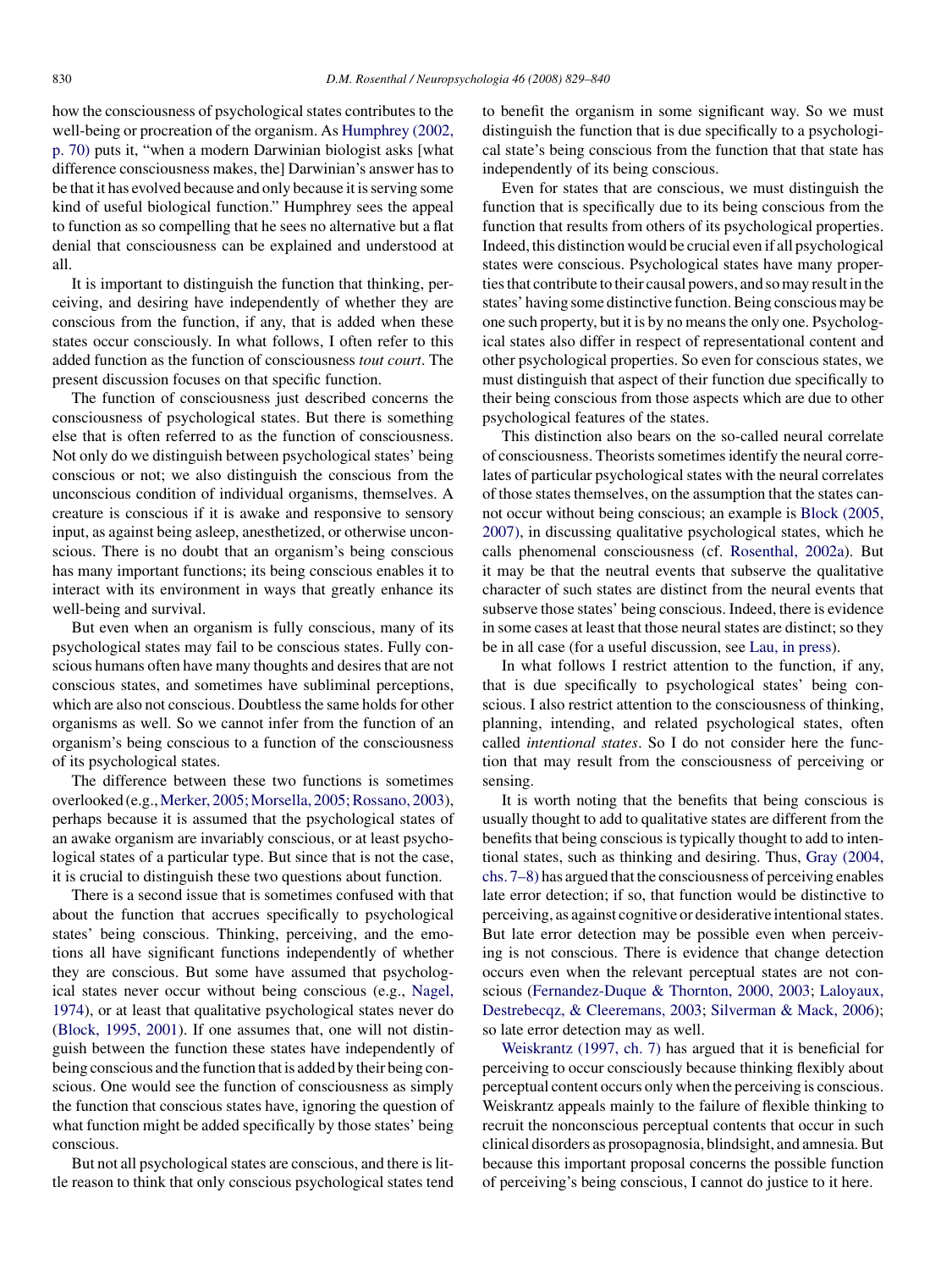In what follows I argue that the consciousness of intentional states has no significant function. I consider a number of the significant functions that researchers have suggested result specifically from the consciousness of thinking, desiring, and intending, and argue that none of these suggestions is defensible. But it is possible, I urge, to explain the widespread occurrence of psychological states independent of any appeal to some significant function of psychological states' being conscious. In a final section, I offer such an explanation.

Lack of function does not imply that the consciousness of these states has no causal impact on other psychological processes, but that causal impact is too small, varied, or neutral in respect of benefit to the organism to sustain any significant function. So my conclusion about function for does not imply epiphenomenalism. Consciousness would be epiphenomenal only if it had no causal impact at all on psychological functioning ([Huxley, 1896; c](#page-10-0)f.[James, 1890, p](#page-10-0). 129, who adapted the medical term 'epiphenomenalism' for this use), not if that impact is simply too varied and insignificant to yield stable beneficial effects. (I am grateful to Mortimer Mishkin, personal correspondence, for pressing this issue.)

#### **2. Consciousness and rationality**

It is frequently suggested that when psychological states such as thinking and desiring are conscious, they have some special tie to rationality, or to intentional action or executive function. On this suggestion, the conscious occurrence of the states enables rationality in inference and making plans or control of action that is not possible when those states fail to be conscious, or at least that those states' being conscious enhances such rationality or control. And this, it is often thought, might help explain what difference an intentional state's being conscious makes in the psychological functioning of humans and other animals, and so help isolate a function that is due specifically to such states' being conscious.

I consider in this section whether consciousness does facilitate rationality, raising doubts about such facilitation. In the subsequent two sections I do the same for the possible facilitation by consciousness of intentional action and executive control, respectively. I conclude that there is little significant function that results specifically from the consciousness of intentional states.

Because the consciousness of thinking and perceiving is subjectively central in our lives, it is intuitively inviting to assume that their being conscious has some significant function. But that commonsense assumption is usually not specifically about the function that results specifically from those states' occurring consciously, but rather the overall function of the states together with their being conscious. So it does not isolate some function due specifically to the consciousness of those states, as against their representational and other psychological properties.

Still, some discussions that respect that distinction do seek to isolate a specific function for consciousness. Thus, [Armstrong](#page-10-0) [\(1968\)](#page-10-0) has argued that problem solving requires consciously considering several responses to the problem and consciously choosing which of them best suits one's goals. He concludes that "any animal that solves problems mentally must" be aware of the relevant mental states (1968, p. 163).

[Shoemaker \(1996\)](#page-11-0) advances a more elaborate argument to similar effect. Actions are caused by beliefs and desires, and beliefs and desires have representational content. An action is rational, Shoemaker urges, if the beliefs and desires that cause the action jointly represent that action as rational. By parity of reasoning, those beliefs and desires are themselves rational only if there are second-order beliefs and desires about the first-order beliefs and desires. And Shoemaker argues that these second-order beliefs not only must figure in causing the firstorder beliefs and desires, but also must represent those first-order states as being rational. One will have second-order desires that one's planning and inferences be rational, consistent, and otherwise optimal, and those second-order desires will interact with second-order beliefs in determining which first-order beliefs and desires to have.

One feature of rational thinking is the adjusting of plans and inferences to make them more rational. Shoemaker sees an especially pressing need for second-order beliefs and desires in that context. The "one thing [that first-order beliefs and desires] do not rationalize is changes in themselves" (1996, p. 33); so second-order beliefs and desires are needed to do that. Shoemaker does not himself claim that these second-order beliefs result in the consciousness of the first-order states they are about. But he does hold that the second-order beliefs give one knowledge of one's first-order states, and the beliefs and desires one knows one has are normally conscious. So the process of rationalizing one's thoughts and desires results in those thoughts and desires' being conscious.

A tie between consciousness and rationality also underlies Block's (1995) influential notion of access consciousness, which is a type of consciousness that specifically figures in reasoning and rationality. A state is access conscious, Block maintains, if its content is "poised for use as a premise in reasoning, ... [and] for [the] rational control of action and ... speech" (1995, p. 231; cf. [Block, 2001\).](#page-10-0)

The idea that consciousness has some essential tie to rationality also inspires the well-known global-workspace theories of consciousness [\(Baars, 1988, 1997;](#page-10-0) [Dehaene & Naccache, 2001;](#page-10-0) [Tononi, 2004; Van Gulick, 2004\).](#page-11-0) On that view, a state is conscious just in case it has global ties to many other cognitive states, ties that enhance the rationality of many psychological processes.

But there is reason to doubt that any such essential connection actually holds between the consciousness and rationality of thinking. Rational thinking is not always conscious, and behavior is often rational even when the mental processes that lead to it are not conscious. We sometimes rationally solve problems and work out plans even when we are not thinking consciously about those problems or plans. Intuitively it seems that rational solutions "just come to us"; that is our introspective impression. The best explanation is that these solutions actually come to us as a result of thinking that is not conscious.

One might think, as Shoemaker urges, that when we correct or adjust reasoning, at least the thoughts and desires that figure in that reasoning would have to be conscious. But such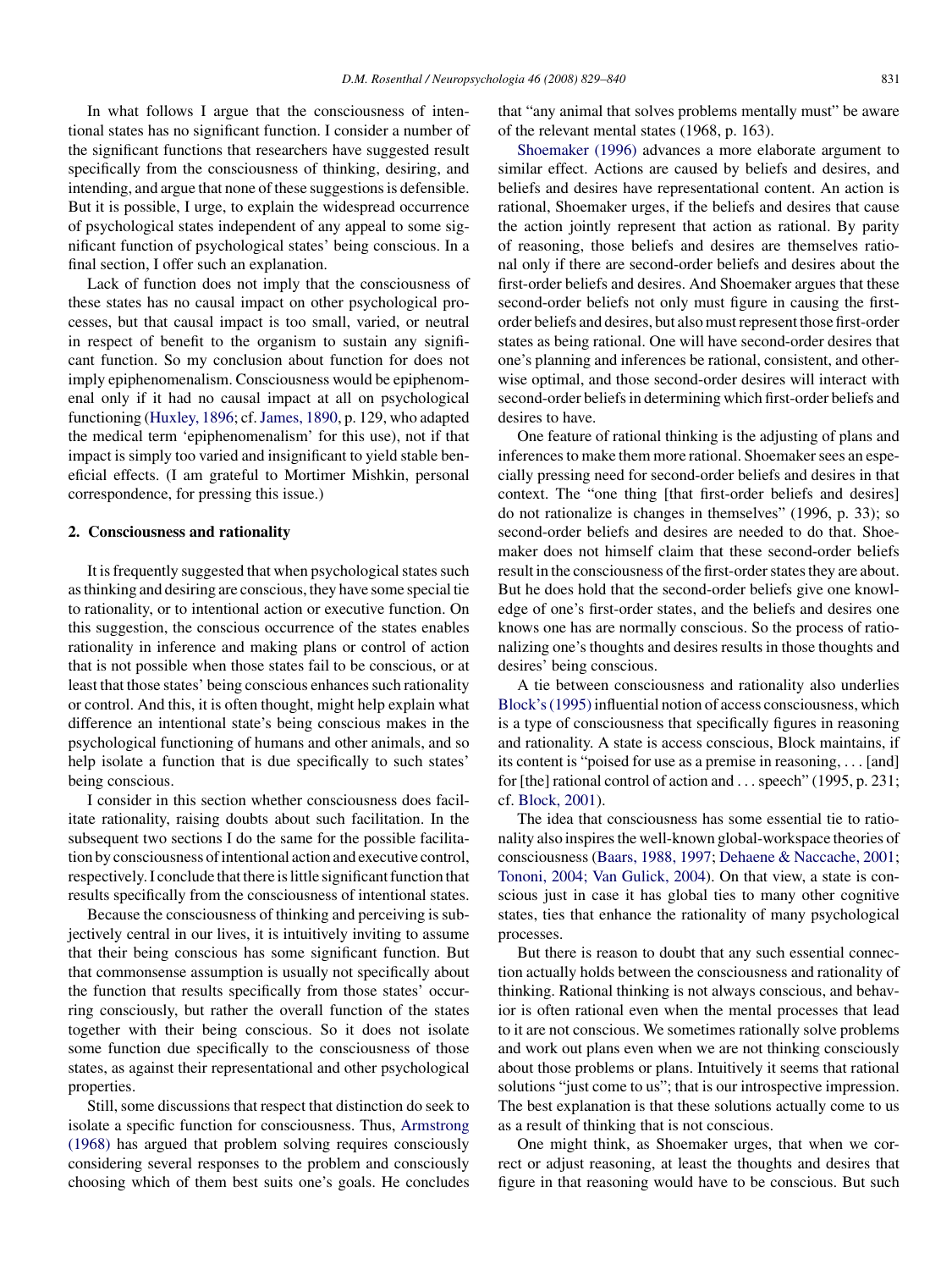adjusting often takes place without any conscious monitoring, and indeed even when the thoughts that lead us the adjustment are not themselves conscious. Indeed, it is relatively rare that we adjust our reasoning by consciously rehearsing the steps, and when we do, that process is typically awkward, slow, and sometime inefficient.

There is some experimental confirmation of these commonsense observations in recent findings of [Dijksterhuis, Bos,](#page-10-0) [Nordgren, & van Baaren \(2006;](#page-10-0) cf. [Bargh, 2002; Dijksterhuis,](#page-10-0) [2004\)](#page-10-0) that deliberating is often more successful when it is not conscious. Dijksterhuis et al. tested rationality in consumer choices, both in the laboratory setting and outside it. Their striking finding was that, whereas conscious deliberation yields more satisfactory choices with simple choices, complex decisions are more rational when the thinking that led to them was not conscious. These findings fit well with the observation that problem solving and decision making are often most rational when they are due to thinking that is not conscious, and that conscious monitoring of those thought processes frequently results in their being relatively awkward and inefficient.

The classic results of [Nisbett and Wilson \(1977;](#page-11-0) see also Wilson, Dunn, Kraft, & Lisle, 1989; Wilson, Hodges, & LaFleur, [1995;](#page-11-0) [Wilson & Schooler, 1991\)](#page-11-0) and related findings provide additional, albeit indirect reason for a dissociation between the rationality of thinking and its being conscious. Nisbett and Wilson's study focused not only on cases in which subjects confabulate the causes of their being in particular cognitive states, but also on cases in which they confabulate stories about what states they are actually in. Our consciousness of the thinking that guides our preferences is often confabulatory, resulting from a desire to have the things we do make sense from our own perspective or from that of others. Since the thoughts we are conscious of ourselves as having in these cases differ from those we actually have, consciousness is independent of the rational thinking that guides choices.

The foregoing rehearse various commonsense and experimental reasons to doubt that the consciousness of thoughts and desires enhances their rationality. But there are also theoretical reasons to expect that consciousness is independent of rationality. The rationality of thoughts and desires is a matter of their intentional content. Rational thoughts and desires have intentional content that reflects rational connections among those states, and with behavior and the environment as the organism perceives it. These connections are both necessary and sufficient for the relevant thoughts and desires states to be rational. They are what rationality consists in.

Thoughts and desires occur without being conscious. And since intentional content is a necessary feature of thoughts and desires, these states exhibit intentional content independently of being conscious. Thoughts and desires also interact causally, both with one another and with stimuli and behavior, in ways that reflect their intentional content. A thought about a favorite food may cause a desire to eat some, and thoughts about where to get it. Intentional content inevitably tracks the causal connections that thoughts and desires have with one another and with behavior and perception. Such tracking is required for thoughts

and desires to function as they do, independently of whether they are conscious.

Indeed, on many theories of intentional content, a state's content actually consists at least partly in the propensity those states have to cause and to be caused by other psychological states, behavior, and perceptual input (e.g., [Block, 1987; Field, 1977;](#page-10-0) [Harman, 1987, 1982; Peacocke, 1992\).](#page-10-0) On that view, a state has its particular content only if it has suitable causal connections, actual and potential, with other relevant thoughts, perceptions, and desires. Thus, a thought might have the content that it is raining, for example, in virtue of its causal connections with possible perceptions of rain and possible desires not to get wet.

Even apart from such theories, however, thoughts and desires can play their role in the psychological economy of creatures only if the causal interactions among them reflect connections among their intentional contents. And since rationality is a matter of connections among intentional contents, causal connections among thoughts and desires must to some extent reflect rational connections among their intentional contents. The tie between causal connections and intentional content by itself ensures that thoughts and desires will be largely rational. And since thoughts and desires have intentional content independently of being conscious, rational connections among them will tend to occur independently of whether they are conscious.

Because rationality is a function of intentional content, not of consciousness, even when thinking is rational, we have no reason to think that its being conscious contributes much, if anything, to its being rational. So even when thoughts and desires are conscious, the rational ties among them are due mainly or even entirely to the propensities those states have to cause and be caused by other thought and desires, not to their being conscious.

This conclusion may seem to offend against pretheoretic intuition. It seems subjectively that we sometimes control our thinking and planning by taking note of what thoughts and desires we have and figuring out on that basis what to think next. As [Armstrong \(1968, p. 163\)](#page-10-0) puts it, "if our mind is to work purposively ... we must have awareness of our minds." Only by being aware of one's "current mental state ... can we adjust mental behaviour to mental circumstance"; "[o]nly if we do become so aware we will we know what to do [i.e., what to think] next" (p. 327).

The question of how consciousness does figures in the adjusting and fine tuning of sequences of thoughts will come up again in Section [4.](#page-5-0) For now it is enough to note that Armstrong's claims and the commonsense ideas that underlie them appear to rely on an analogy between the way we think about the objects we perceive and the way we operate psychologically on our thoughts and desires. This echoes [Armstrong's \(1968, pp. 95–99,](#page-10-0) [323–348\)](#page-10-0) view that the process whereby we are conscious of our psychological states is itself quasi-perceptual.

But the analogy is at best misleading. We seldom if ever operate psychologically on our own thoughts and desires as we think about the objects of our perceptions. The sequences of thoughts and desires that occur in planning and problem solving rely mainly, if not entirely, on the tendency of each thought and desire to cause others in ways that reflect rational connections. When thinking and planning are conscious, we note consciously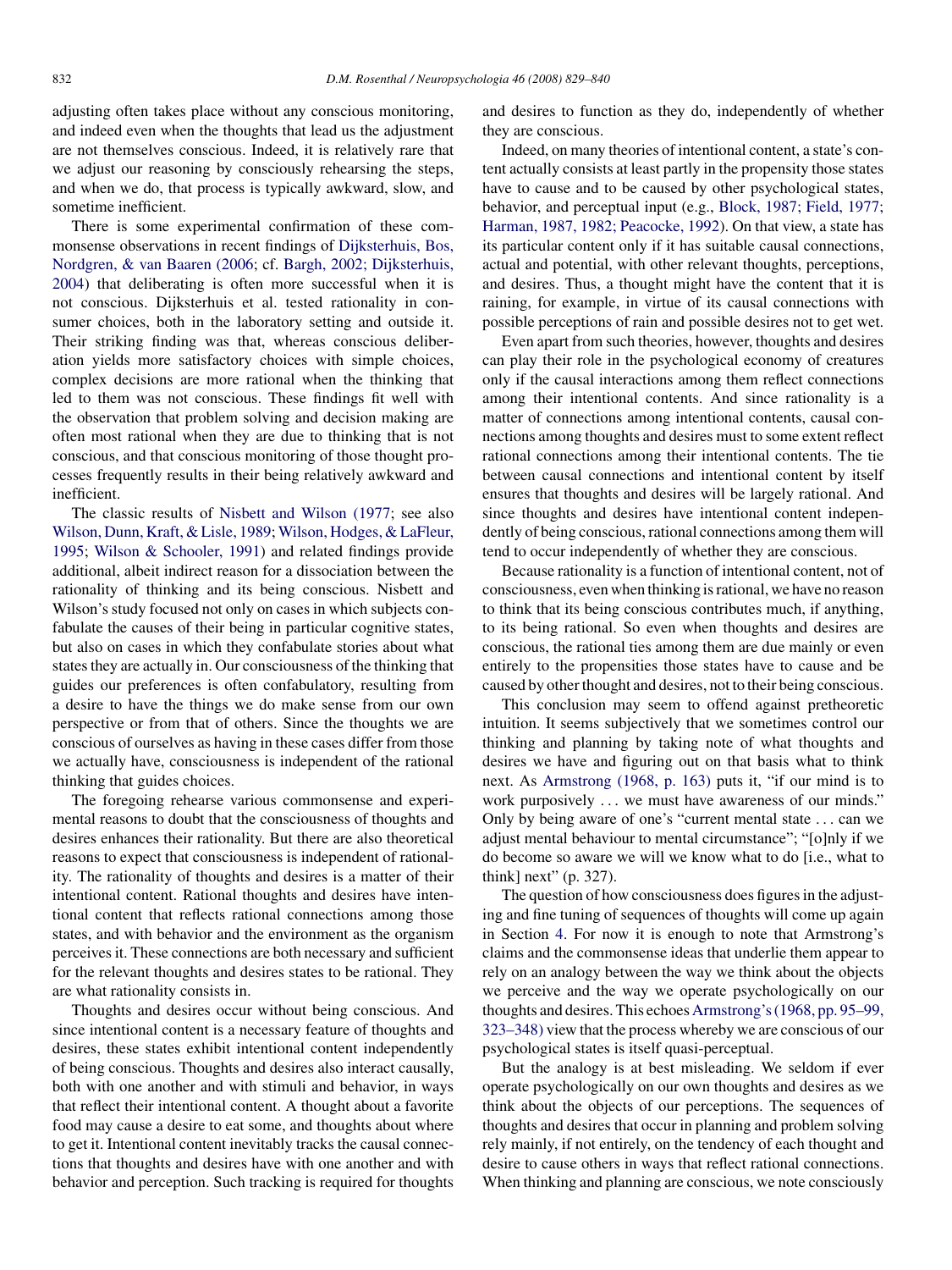the rational ties that constituent thoughts and desires have with one another. But we have no independent reason to think that the consciousness of those thoughts and desires figures in the direction our thinking and planning takes.

# **3. Consciousness and intentional action**

Just as it is intuitively appealing to see a connection between consciousness and rationality, so it is inviting to hold that consciousness is essential to intentional action. This view gets support from introspection. We are introspectively aware of our thoughts as being rational only when those thoughts are conscious, and introspectively aware of our actions as being intentional only when the relevant volitions and desires are conscious.

But introspection itself cannot tell us whether these connections actually hold. Introspection has no access to thinking that fails to be conscious; so it cannot reveal whether rational thinking or volitions occur without being conscious. And the considerations raised in the foregoing section also apply to the question of whether actions are intentional only if the relevant volitions are conscious.

An action is intentional if it is initiated by a volition to perform that action. And volitions tend to cause the particular actions they do in virtue of the intentional content of those volitions. Since volitions, like cognitive states, can occur without being conscious, a volition having intentional content is independent of its being conscious. So an action will be intentional even when the volition that causes it fails to be conscious. Though we are aware of our own actions as being intentional only when the relevant volitions are conscious, volitions need not be conscious for the actions to be intentional.

These considerations apply equally to an action's being deliberate or voluntary. An action is deliberate if its occurrence results from the agent's prior deliberation, and voluntary if it results from or at least conforms to the agent's prior desires. And as [Dijksterhuis \(2004;](#page-10-0) cf. [Bargh, 2002; Dijksterhuis et al., 2006\)](#page-10-0) shows, the relevant deliberations need not be conscious; [Nisbett](#page-11-0) [and Wilson \(1977;](#page-11-0) cf. [Wilson et al., 1989, 1995\)](#page-11-0) show the same for antecedent desires.

[Jacoby's \(1991;](#page-10-0) [Debner & Jacoby 1994;](#page-10-0) [Jacoby, Toth, &](#page-10-0) [Yonelinas 1993;](#page-10-0) [Jacoby, Toth, Yonelinas, & Debner 1994\)](#page-10-0) use of an exclusion task is sometimes held to support a connection between consciousness and intentional action. Subjects are presented with a word, say, 'reason', then presented with a word stem, say 'rea–' and asked to complete that stem with any word other than that which was presented. When the word is presented in a way that allows subjects to see it consciously, subjects mainly succeed in following the instruction. But when the word is presented subliminally, using masking, divided attention, or brief presentation, subjects report seeing no word, but tend then to complete the stem with the word that was presented.

Because subjects intentionally exclude a word only when they consciously see it, it may be tempting to infer a tie between intentional action and consciousness. But these results do not show that intentional action must result from conscious volitions, or even that it is facilitated by the volitions' being conscious. Subjects are instructed not to complete the stem with a word they just saw. When that word is subliminally presented, subjects do not see the word consciously. Since they are not conscious of having seen the word, they consciously think that they did not see it. So completing the stem with that word, which the subliminal presentation primes them to do, does not consciously seem to them to be in violation of the instructions. What matters is how subjects consciously process the instructions, not whether the relevant volitions are conscious.

Acting intentionally does require perceptual awareness of environmental objects. That perception can be subliminal, and so can occur without conscious awareness, as in blindsight and masked priming. Exclusion-task subjects do not, however, make use of their subliminal perception to complete the stem with some word other than the subliminally seen target. But that does not show that intentional action requires that perception of relevant environmental conditions be conscious. Since subjects' volitions derive solely from consciously processed instructions to exclude a seen word, we should expect that only consciously seen words will figure in the execution of that intention.

Intentional actions can result from volitions that are not conscious. But even when the volitions are conscious, their being conscious itself arguably plays no role in initiating those actions. There is evidence for this in the findings of [Libet \(1985;](#page-11-0) [Libet, Gleason, Wright, & Pearl 1983\),](#page-11-0) replicated and refined by [Haggard \(1999;](#page-10-0) [Haggard & Eimer, 1999;](#page-10-0) [Haggard, Newman,](#page-10-0) [& Magno, 1999\).](#page-10-0) These results show that, when subjects consciously decide to perform a simple action, the neural event (readiness potential) that initiates the action occurs significantly prior to the conscious volition. ([Haggard & Eimer, 1999](#page-10-0) identify the readiness potential in a slightly different way.) The conscious volition that seems relevant to an action does not figure in initiating the action.

The best interpretation of these results requires distinguishing between a volition's occurring and its being conscious ([Rosenthal, 2002b\).](#page-11-0) Subjects report when their volition occurs, and they can that only when the volition is conscious. We can conclude that the volition becomes conscious only after it initially occurs.

Once we see that a volition can occur without being conscious and only subsequently come to be conscious, we can identify the readiness potential isolated by Libet or Haggard with the volition, independent of its being conscious. The volition does initiate the action, but prior to its becoming conscious. The best interpretation of the Libet–Haggard results involve a lag between the initial occurrence of the volition and its becoming conscious.

It is natural to speculate that such a lag holds also for the cognitive states that constitute thought processes generally, that each thought and other cognitive state initially occurs without being conscious, has its causal impact, and only after that comes to be conscious. Each individual thought in a chain of rational inference would cause a subsequent thought in that chain prior to, and hence independently of, that thought's becoming conscious. This may be more difficult to test, however, since the neural location of the events makes them less susceptible to precise timing.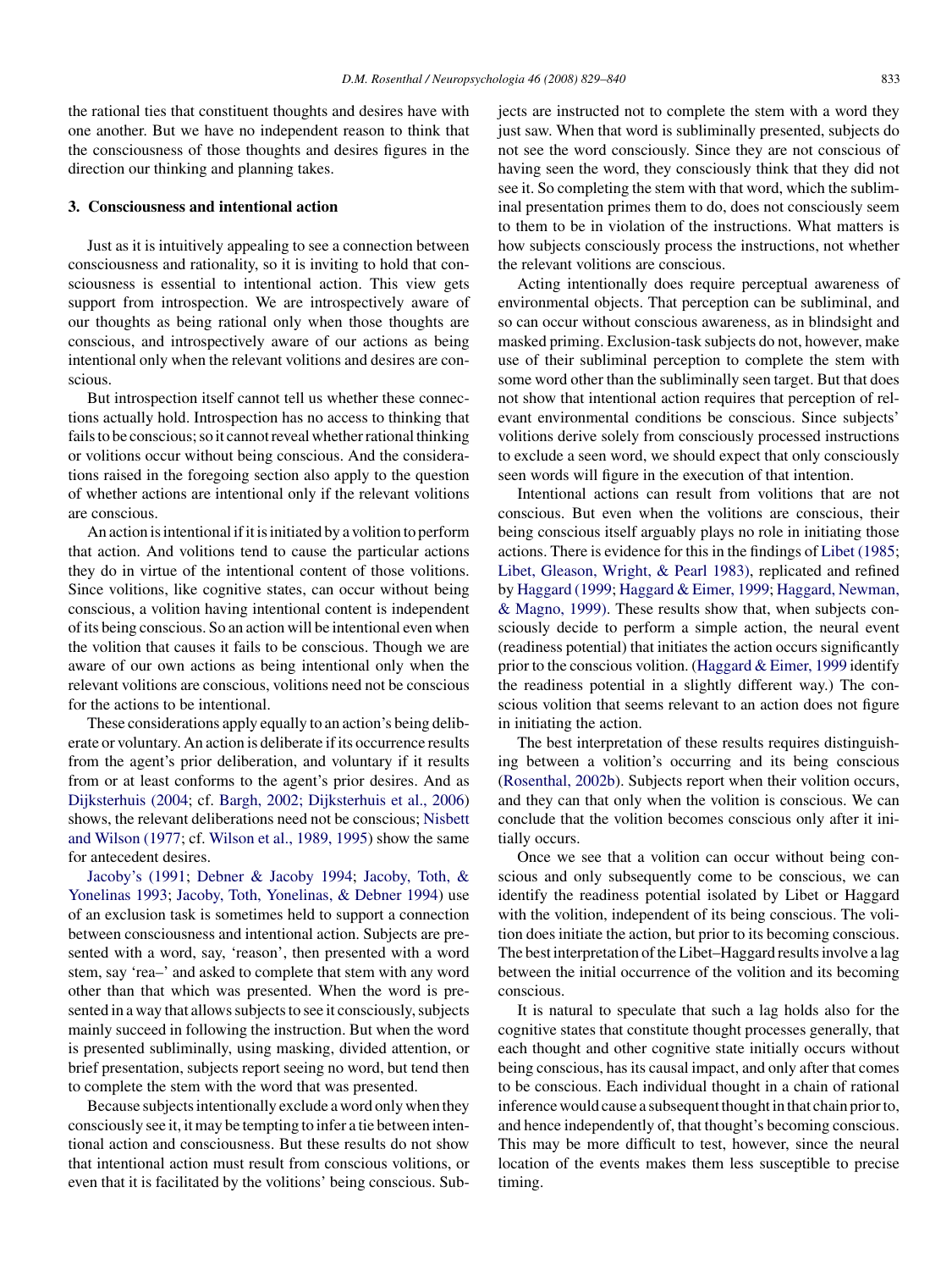<span id="page-5-0"></span>[Libet \(1985;](#page-11-0) [Libet et al., 1983\)](#page-11-0) finds that, although neural initiation of actions we consciously decide on occurs prior to our volitions' being conscious, subjects still retain some conscious ability to call the action off, or "veto" it. Conscious decisions to call off the action can occur after the nonconscious neural initiation and thereby prevent that nonconscious initiation from leading to action. Libet urges that this ability to veto mitigates the intuitive conflict of nonconscious neural initiation with our commonsense idea that voluntary actions result from conscious volitions.

That conflict results from the initiating neural event's occurring prior to any volition's being conscious. So the ability to veto will soften the conflict only if the conscious decision to veto is not itself preceded by some nonconscious neural event that results in calling off the action. Libet offers no evidence that there is no such earlier neural event. The Libet–Haggard findings suggest identifying neural events that initiate actions with nonconscious volitions that subsequently become conscious. By the same token, a neural event (cf. [Brass & Haggard,](#page-10-0) [2007\)](#page-10-0) may operate to veto before becoming conscious, and only become conscious thereafter. The psychological states that initiate actions or allow us to call them off would both occur and have their causal impact prior to becoming conscious. Absent some reason to think that such an antecedent nonconscious neural vetoing event does not occur, the ability to veto cannot help dispel the intuitive conflict with common sense.

The foregoing arguments do not preclude there being some distinctive types of behavior that occur in humans or other creatures only when the relevant volitions or desires are conscious. Almost certainly there are. But that by itself does not show that the consciousness of those motivational states plays any role in making those behaviors possible. The behaviors and the consciousness of the relevant motivational states may well be jointly caused; the very factors that result in those behaviors may also cause the volitions and desires to be conscious.

Indeed, the Libet–Haggard findings suggest that this may well be so. The actions relevant there, for example, moving a finger, often occur without any conscious volition. And since the volitions in the Libet–Haggard experiments come to be conscious only after they cause the relevant behavior, that may well also happen with behaviors that tend not to occur in the absence of conscious volitions.

The Libet–Haggard results shed light on other proposals about the possible function of volitions' being conscious. [Wegner \(2003;](#page-11-0) cf. [Wegner, 2002\)](#page-11-0) has urged that the occurrence of a conscious volition provides information, albeit fallible, that particular pieces of behavior are due to one's own agency. He concludes that conscious volition has the function of providing that information. Wegner assumes that the conscious volition does not itself cause the corresponding action, but that a third event causes both the conscious volition and the associated action. So he sees the consciousness of volitions as the mind's trick in informing us about our authorship of behavior.

But Wegner does not consider the possibility that each volition first occurs without being conscious, and that in that initial, nonconscious condition it causes both the corresponding action and the subsequent consciousness of the volition itself. The

Libet–Haggard findings suggest that alternative picture, since they show that actions are caused by brain events that we can identify with nonconscious volitions, and that conscious volitions occur only subsequently.

There is in any case reason to doubt Wegner's view that the function of volitions' being conscious is to provide information about the authorship of particular pieces of behavior, since nonconscious volitions would also provide that information. The information would not then be conscious, but it would still play a role in our psychological lives, even if not consciously. Wegner's hypothesis about the function of volitions' being conscious just pushes the question one step back, to the question why it is useful for information about the authorship of one's actions itself to be conscious.

[Humphrey \(2002\)](#page-10-0) has argued that the consciousness of psychological states enables us to rationalize our behavior, and by extension to rationalize the behavior of others. We understand behavior as rational, he argues, by appeal to rationalizing beliefs and desires, and one can invoke those rationalizing beliefs and desires in one's own case only if they are conscious states (cf. [Carruthers, 2000, c](#page-10-0)h. 8, esp. p. 225; [Humphrey, 1980\).](#page-10-0)

But it is arguable that Humphrey has the order of things reversed. The process of rationalizing one's own actions doubtless leads to one's making reference in thought to the beliefs and desires that cause those actions. So rationalizing one's actions leads to one's having thoughts about the relevant beliefs and desires in virtue of which they come to be conscious. It is the rationalizing that leads to one's being conscious of oneself as having those beliefs and desires, not the consciousness of those states that makes that rationalizing possible.

# **4. Consciousness, higher order theories, and executive function**

The Libet–Haggard findings provide evidence that psychological states initially occur without being conscious and become conscious, if at all, only later. This in turn lends support to an increasingly prevalent type of theory about what it is for a psychological state to be conscious.

On these theories, known as higher order theories, a psychological state's being conscious consists in one's being conscious of that state in some suitable way. I will call this basic idea, which is shared by all higher order theories of consciousness, the *Transitivity Principle* (*TP*) ([Rosenthal, 1997\),](#page-11-0) since it seeks to explain what it is for a state to be conscious by appeal to one's being conscious *of* that state. TP is compelling, since a state of which one is in no way aware does not intuitively count as conscious.

Though higher order theories of consciousness all endorse TP, TP does not itself specify the way one must be aware of a state for that state to be conscious. The various higher order theories differ mainly in advancing different views about how TP is implemented.

I have argued (most recently in [Rosenthal, 2005\)](#page-11-0) that TP is implemented by having thoughts about one's psychological states that are roughly concurrent with, but distinct from, those states. A psychological state is conscious, on this theory, if one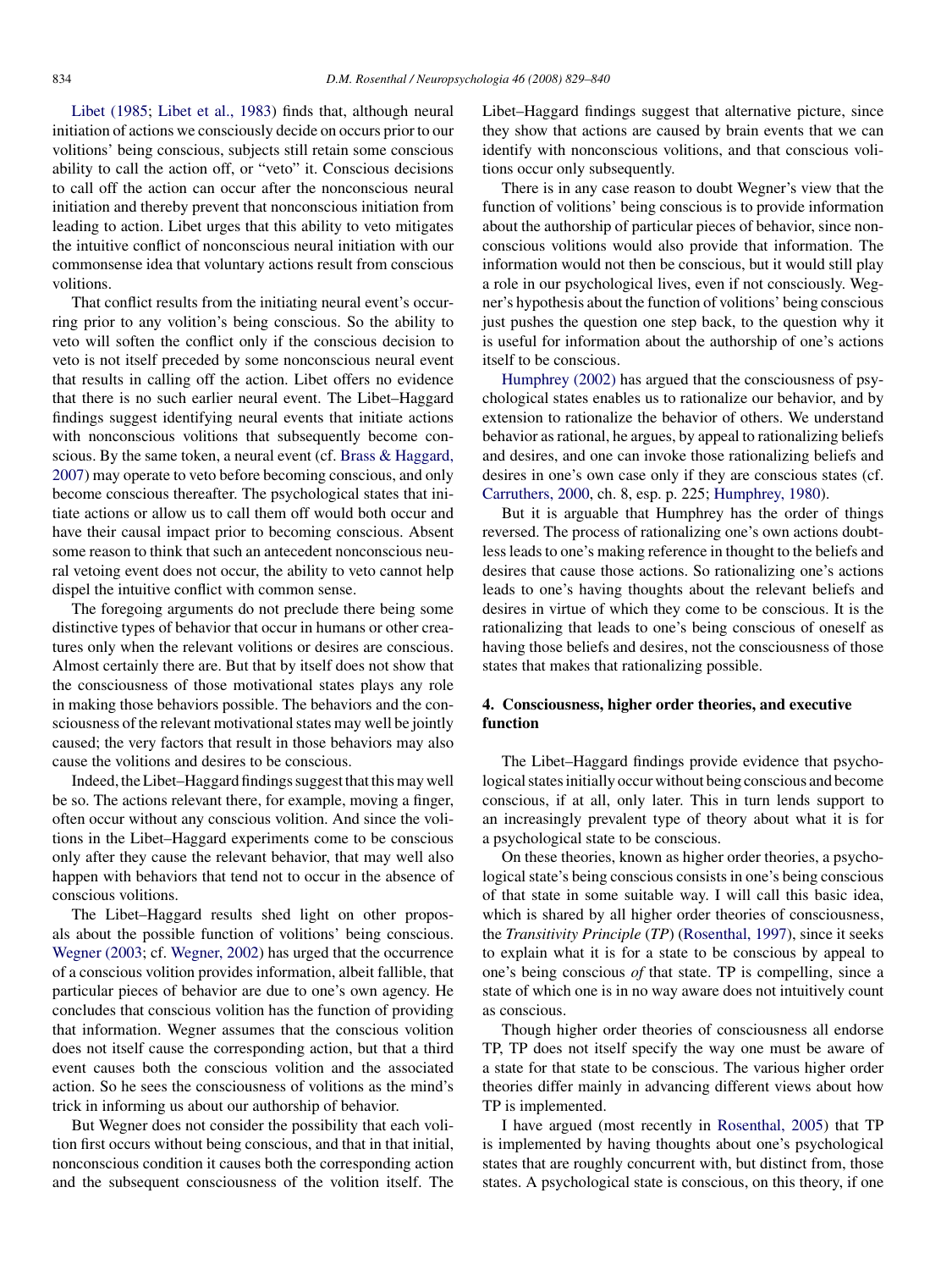has a thought, distinct from the state itself, to the effect that one is in that state. Because these thoughts are about other psychological states, it is convenient to call them *higher order thoughts* (*HOTs*). These thoughts are higher order only in respect of having intentional content that is about other psychological states. They are not higher order, as [Weiskrantz \(1997, p. 72\)](#page-11-0) notes, in being somehow more abstract in content than lower order thoughts. Nor, as [Weiskrantz \(1997, pp. 72–73\)](#page-11-0) notes, is there reason to expect that disorders that affect consciousness will all be due to a single type of breakdown in the hierarchy of thoughts.

We are seldom conscious of having any such HOTs. But that is to be expected. A HOT will itself be conscious only if one also has a third-order thought that one has the second-order thought in question. We can assume that such third-order thoughts are rare, and so HOTs are seldom conscious. The reason to invoke HOTs is not that introspection reveals them, which it rarely does; HOTs are states posited to help explain the data of consciousness. There is, however, some evidence that states are conscious when, but only when, a distinct neural state occurs in mid-dorsolateral prefrontal cortex (area 46) ([Lau & Passingham, 2006\),](#page-11-0) and it is reasonable to explore identifying these neural occurrences with the posited HOTs.

It may sometime happen that one consciously infers that one is in a particular psychological state. One might infer from consciously noting something about one's own behavior, from what others tell one, or from good theoretical evidence that one is in the state. States that one infers consciously or from conscious observation of oneself are not, however, conscious states. A state is conscious only if one would be aware of it independently of conscious inference or self-observation. So the HOTs in virtue of which one psychological states are conscious, cannot rely on conscious inference or observation. This captures the commonsense idea that we are aware of conscious states in a way that is intuitively unmediated.

The HOT theory fits well with the Libet–Haggard results. Since the HOT in virtue of which a psychological state is conscious is distinct from that state, we can expect that each volition would initially occur without being conscious and there would be a slight lag before a HOT occurs and it becomes conscious. The theory also its with the foregoing explanation of the Jacoby exclusion results. Subjects exclude only words they see consciously because their conscious intention to follow instructions interacts mainly with HOTs that they have seen those words.

TP specifies that a psychological state's being conscious consists in one's being in some suitable way conscious of that state. It therefore predicts the widely acknowledged tie between a state's being conscious and its being reportable, on which much experimental work relies. Reporting a state is simply asserting in some way that one is in that state; so one can report something if, but only if, one is aware of it. Given that a state's being conscious consists in one's being in some way conscious of it, a state's being conscious coincides with its being reportable.

This conclusion fits with [Weiskrantz's \(1997, p. 76; cf. p.](#page-11-0) [167\)](#page-11-0) observation that "it is the very ... ability to make a commentary of any particular event that gives rise to awareness" (cf. [Weiskrantz, 1995, 1998, 2001\).](#page-11-0) Making a commentary on an event is reporting its presence; Weiskrantz's commentary methodology reflects the principle that consciousness and reportability coincide, at least absent independently established blocks to reporting.

Since TP underwrites the reportability test for a state's being conscious as well as Weiskrantz's related commentary methodology, their success provides support for TP. But they also suggest that TP is implemented by HOTs. Reports are assertions, and like other assertions, each report expresses a thought whose intentional content matches the meaning of the report; a report that it is raining, for example, expresses one's thought that it is raining. So a report or commentary that one is in a particular psychological state expresses one's thought that one is in that state.

Reports of one own psychological states, moreover, typically occur independently of conscious inference or self-observation. So the thoughts those reports express are the very HOTs that the theory posits. Both the reportability test and Weiskrantz's commentary methodology support the theory that a state is conscious in virtue of one's having a HOT about that state. (cf. [Weiskrantz,](#page-11-0) [1997, p](#page-11-0)p. 71–75, 167 and [Weiskrantz, 2001,](#page-11-0) p. 174.)

The HOT theory also fits well with [Weiskrantz's \(1997, ch.](#page-11-0) [7\)](#page-11-0) observation that flexible thinking does not recruit the nonconscious perceptual contents that occur in disorders such as blindsight, prosopagnosia, and amnesia. When flexible thinking does enlist perceptual contents, it very likely brings along HOTs about those contents, resulting in the perceptions' being conscious. So if their being conscious is blocked, flexible thinking about them is likely to be as well. Benefit in the normal case, however, may then be due just to the flexible thinking, and not to the perceptions' being conscious.

The theory that each state's being conscious is due to the occurrence of a higher order state, goes, however, suggest a possible function for psychological states' being conscious. Higher order states and processing are sometimes invoked in connection with executive function (e.g., Shallice, 1988), which involves the adjusting and fine tuning of behavior and hence the adjusting of the relevant intentions and desires. So perhaps a benefit of such states' being conscious is that their being conscious enables executive function.

Since executive function operates on first-order intentions and desires, it is natural to speculate that it proceeds by way of states whose higher order content is directed on those first-order volitions. Still, it is doubtful that any connection holds between executive function and consciousness. For one thing, the adjusting that occurs in executive function need not involve states with higher order intentional content. Such adjusting is often just a matter of resolving or eliminating conflicts among competing or dissonant first-order desires and beliefs. That process need not involve any higher order monitoring of those first-order states; it can simply be a matter of causal interactions among the first-order states themselves. As noted above, beliefs and desires interact causally in ways that reflect their intentional content, resulting in rational connections among those states. Those same causal interactions, which reflect the intentional content of the states, will also serve to iron out dissonance and competition among beliefs and desires. Causal connections that reflect the content of first-order beliefs and desires very likely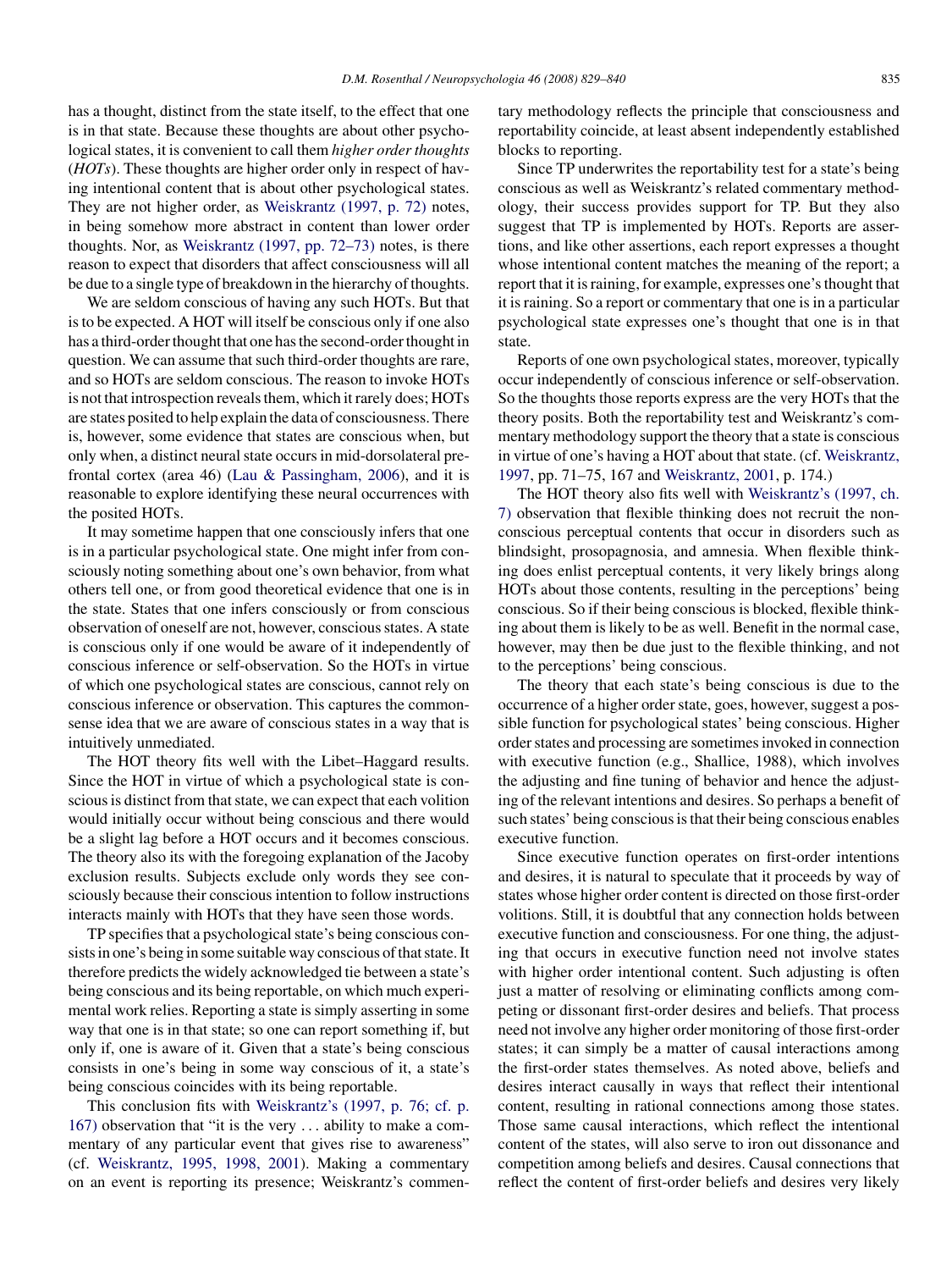suffice for rational adjustments and fine tuning among our beliefs and desires. Such adjustment doubtless often simply involves a competition among mutually dissonant first-order beliefs and desires, in which the winners are those that already have stronger causal ties to other first-order states. No higher order states are needed.

There is a second reason to question whether the beliefs and desires on which executive function operates have to be conscious. Even if executive processing does, sometimes involve states with higher order content, those states may not be the kind needed for the relevant first-order states to be conscious. For a state to be conscious, the relevant HOT must have the content that one is in that state. But the higher order states that might occur in executive processing need not have that content. Those higher order states might simply register occurrences of conflict or dissonance among particular first-order states, and indicate possible compensatory adjustments. And the content of the metacognitive states might do that without explicitly representing that one is in any first-order state. The metacognitive state might simply have the content that a first-order state with some particular content conflicts with other beliefs, and that a state with a particular alternative content would not so conflict. The metacognitive state would play its adjusting role by referring to the state without explicitly representing that one is in that state.

Similar considerations apply to a proposal by [Rolls \(2004,](#page-11-0) [2005\)](#page-11-0) of a type of HOT theory on which the HOTs enable one to correct errors in multistep chains of reasoning. A mistaken step in such a multistep chain, Rolls argues, can be located only by means of HOTs about each of the steps in that chain. This locating, he further argues, requires that those HOTs represent the syntactic ties among steps in such chains. Rolls concludes that HOTs, and hence the consciousness of psychological states, have a function that links them to rationality. Such correcting and adjusting of multistep chains of inference is, moreover, akin to the adjusting that occurs in executive function. But Rolls's argument involves specific appeal to the locating of erroneous steps in chains of reasoning and the syntactic character of the HOTs he argues would be required to do that.

But if a step in a multistep chain of reasoning is erroneous, that step will by itself likely result in some first-order dissonance with other antecedent beliefs. That dissonance will serve to locate the error, and so make possible the adjusting of the multistep chain at that point. Interactions among first-order states that reflect the intentional content of those states can iron out errors independently of any higher order monitoring, and hence independently of those first-order states' being conscious.

Rolls argues that the need for HOTs to locate erroneous steps pertains only to multistep chains of reasoning, and not to simple inferences. But [Dijksterhuis \(2004\)](#page-10-0) and [Dijksterhuis et al.](#page-10-0) [\(2006\)](#page-10-0) seem to show the opposite. Their finding was that multistep deliberating is more effective when it occurs without being conscious, but that conscious deliberating is often more effective in making simple choices.

Dijksterhuis et al. find that when multistep reasoning involves the explicit application of rules, for example, the working out of arithmetic sums, the reasoning is more efficient when it is conscious. So perhaps the consciousness of psychological states has a function at least in these cases. But the success of such reasoning is likely not due to its being conscious; rather the efficiency and consciousness likely both result from another factor.

Some rules, such as those which govern arithmetic sums, are typically learned by applying them verbally. Since one learns the rules by verbally applying them, their application will be more efficient when it is verbalized. The thoughts that occur in applying the rules most efficiently are expressed verbally. Moreover, verbally expressed thoughts are, at least in the human case, conscious. whenever we say anything, the thought we thereby express is conscious.

Rule-governed reasoning is more efficient when it is verbalized, and in the human case verbally expressed thoughts are conscious. But the increased efficiency need not on that account be due to the thoughts' being conscious; rather the efficiency and consciousness of the reasoning are likely both due simply to the verbalizing.

Saying something has the same pragmatic force as saying that one thinks that thing; saying that it is raining, for example, is pragmatically interchangeable with saying that one thinks that it is raining. So whenever one says that it is raining, therefore, one could as easily have said that one thinks that it is raining. But the second assertion expressed a HOT that one thinks that it is raining. Since one would as easily have said that, the HOT must itself have been available to be expressed. Whenever one says anything at all, one has a HOT about the thought expressed by what one says. So whenever one says anything, the thought one thereby expresses is conscious [\(Rosenthal, 2005,](#page-11-0) ch. 10). Verbalizing rules enhances the efficiency of the application, and verbalizing thoughts results in their being conscious. It is the verbalizing that is responsible for both the consciousness and efficiency.

Two other hypotheses about the function of consciousness can be considered briefly. [Nisbett and Wilson \(1977; c](#page-11-0)f. [Wilson](#page-11-0) [et al., 1989, 1995\)](#page-11-0) show that subjects sometimes confabulate desires and beliefs that would make their behavior appear rational to themselves and others. The HOT hypothesis fits well with those results. On that theory, subjects in these cases have HOTs that represent them as having beliefs or desires that they do not actually have. Since subjects believe their confabulations, these confabulatory HOTs might themselves influence their subsequent thinking; these HOTs might therefore play a significant role in one's thinking. (I owe this suggestion to Zoltán Dienes, in correspondence.) But the apparent goal of such confabulation is to make one's first-order states seem more well-founded, either by one's own lights or those of others, and this is typically an ephemeral matter, with little impact on one's thoughts and desires.

A different type of function of consciousness is sometimes suggested in connection with psychoanalytic theory. Psychoanalysis is said to ameliorate neurosis by a process in which troubling unconscious desires become conscious. So their being conscious might function to relieve neurosis. But neurotic symptoms are said on that model to result not from desires' failing to be conscious, but from their having been repressed [\(Freud,](#page-10-0)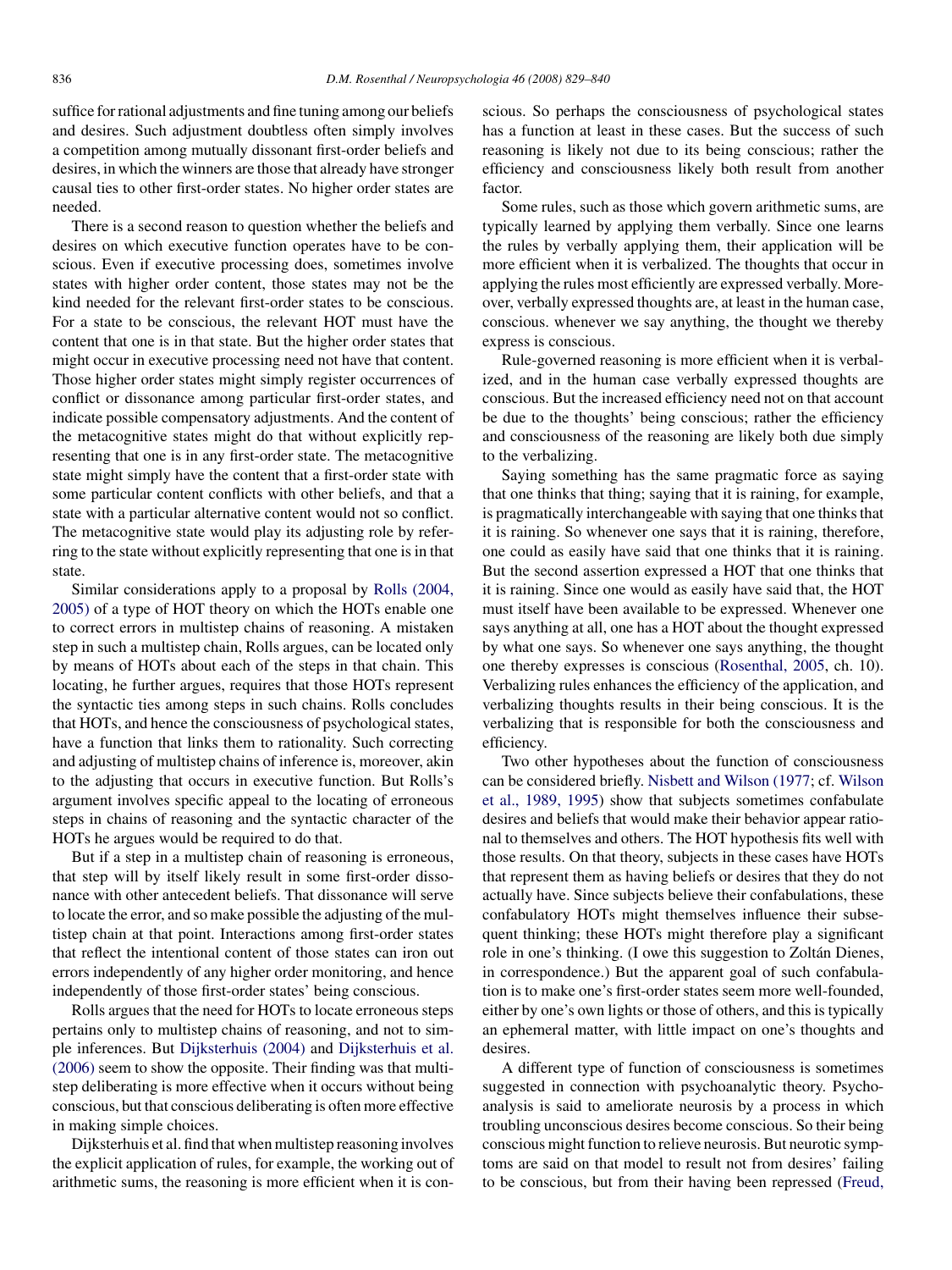[1957\).](#page-10-0) Amelioration results from the undoing of repression, not simply from the desires' coming to be conscious.

A higher order theory of consciousness predicts that the consciousness of psychological states would be minimal, to little to sustain selective pressures needed for an evolutionary explanation of consciousness. The major function is carried by the first-order states, and the benefit of higher order states, if any, would be minimal relative to that of the first-order states. But the foregoing considerations that point to a minimal function for psychological states' being conscious are independent of any higher order theory. Since those considerations independently sustain a prediction that higher order theories make, they lend support to such theories.

An alternative to higher order theories advanced by [Dretske](#page-10-0) [\(1995, ch. 4; cf. 1993\)ho](#page-10-0)lds that a state is conscious simply if one is conscious of something in virtue of being in that state; no awareness of the state itself is needed. So on this theory, the function of a state's being conscious is simply the ordinary function of an organism's being conscious of things, which is very substantial [\(Dretske, 1997\)\(](#page-10-0)1995, ch. 4; 1997).

Since all perceiving results in one's being conscious of the things perceived, Dretske's theory seems to dictates that perceiving is always conscious. This conflicts with robust findings about blindsight ([Cowey & Stoerig, 1995;](#page-10-0) [Weiskrantz, 1986,](#page-11-0) [1995, 1997, 1998\)](#page-11-0) and masked priming ([Marcel, 1983a, 1983b\),](#page-11-0) among many others. Dretske  $(2006, 167-176)$  seeks to meet this difficulty by urging that perceiving is conscious only if one can cite one's perceiving as a justifying reason for doing something. Subjects cannot do that when the perceiving is subliminal.

But this modification of the theory tacitly reintroduces the machinery of higher order theories. To cite something is to express a thought one has about that thing. The ability to cite one's perceiving requires that one be conscious of the perceiving. So if that ability to cite is necessary for the perceiving to be conscious, as Dretske suggests, the perceiving is conscious only if one is conscious of it, as a higher order theory requires.

## **5. Why are any psychological states conscious?**

On the HOT theory, psychological states are conscious in virtue of being accompanied by distinct, occurrent HOTs that represent the individual as being in those first-order states. [Carruthers \(2000, 221–222, 225\)](#page-10-0) has argued that it is unlikely that organisms would have evolved to have occurrent HOTs. Distinct, occurrent HOTs would so be costly in cognitive and neural overhead, he urges, that some powerful adaptive value would have been needed for them to have evolved. He concludes that the consciousness of psychological states must be due not to occurrent HOTs, but merely to a disposition for such HOTs to occur.

Carruthers assumes that the occurrence of actual HOTs would roughly double the demand on cortical capacity. But it is unclear that that is so. And whatever the cognitive and neural overhead of distinct HOTs, biological processes with little adaptive value do sometimes arise and become widespread without being adaptive ([Gould & Vrba, 1982\),](#page-10-0) occasionally even at some cost to the organism.

In any case, the dispositional theory that Carruthers offers cannot explain consciousness ([Rosenthal, 2004,](#page-11-0) *§*4). For one thing, it cannot implement TP; since being disposed to have a thought about something does not make one conscious of that thing, merely being disposed to have a HOT about a state would not make one conscious of that state. Nor is it clear that the cost in cortical overhead of being disposed to have HOTs would be significantly less than the cost of having actual HOTs.

It is important to understand why some psychological states are conscious ([Weiskrantz, 1997,](#page-11-0) ch. 7). But an evolutionary explanation is not the only possibility. Though many psychological states and processes confer significant benefit on the organism and may therefore have evolved in response to suitable selection pressures, it is by no means obvious that that is so for all significant psychological states and processes. Some states and processes may arise not because they afford reproductive or other advantage, but because they are by-products of psychological processes already in place. Given the difficulty of finding any credible function for the consciousness of psychological states, it is likely that such consciousness arises in that second way.

The HOT theory suggests just such an explanation. That explanation proceeds differently for the case of qualitative psychological states, such as perceptions and sensations [\(Rosenthal,](#page-11-0) [2005, p](#page-11-0)p. 218–219), and nonqualitative states, such as thoughts, desires, and intentions ([Rosenthal, 2005,](#page-11-0) pp. 303–305; slightly revised in what follows). In keeping with the foregoing discussion, I restrict attention to nonqualitative, intentional states.

An organism cannot have HOTs about psychological states unless it has a concept of those states that characterizes them in the way relevant to HOTs. To have HOTs about thoughts and desires, the organism must have a concept of a state that has intentional content.

Thoughts, desires, and other intentional states are states that are expressed by the things we say as well as by various forms of nonverbal behavior; in each case the state expressed causes the relevant verbal and nonverbal behavior [\(Rosenthal, 2005, c](#page-11-0)h. 3). Any creatures capable of speech must have thoughts and desires that are expressed by the things they say, though many creatures doubtless have thoughts and desires but lack any concept of those states.

One way that creatures might come to have concept of thoughts and desires is by positing such states as the causes of their verbal and nonverbal behavior. They would conceive of desires as inner causes of much nonverbal behavior, and thoughts as inner causes of ordinary assertions. These inner states would be folk-theoretic posits, common among curious, prescientific peoples.

We individuate the things we say by their meanings. So the internal folk-theoretic posits that cause verbal behavior must themselves differ in ways that parallel differences of meaning. Since the intentional contents of thoughts and desires corresponds to the meanings of the things we say, inner states with properties that parallel differences of meaning are inner states with intentional content. To posit such states is for therefore to develop the concept of inner states with intentional content ([Sellars, 1963, p](#page-11-0)p. 46–59).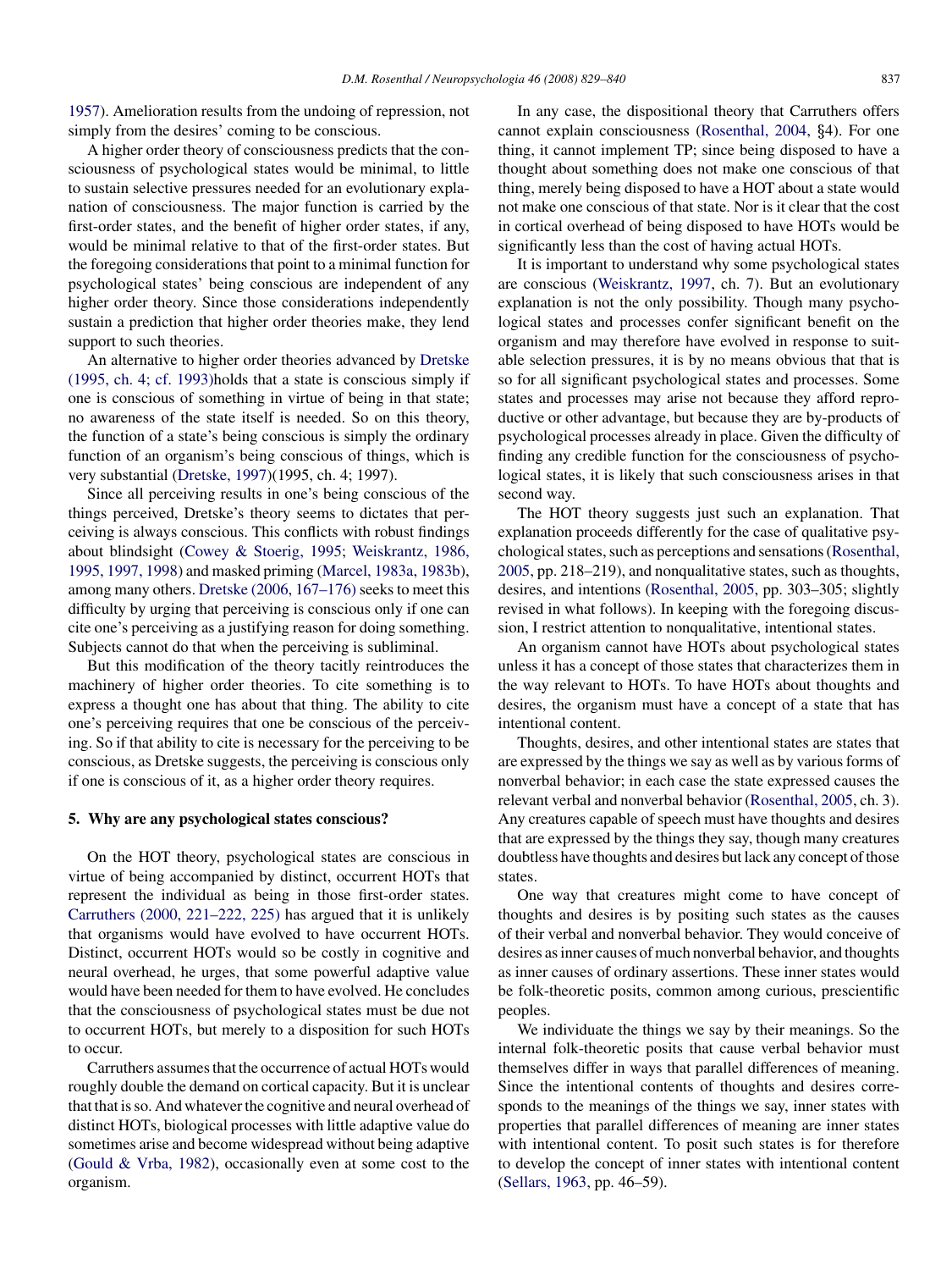Occasionally we consciously infer our own thoughts and desires from self-observation or theory. But because we are seldom aware of those thoughts and desires in a way that is subjectively unmediated, the inferred thoughts and desires are rarely conscious. Creatures that have posited such inner states to explain their verbal and nonverbal behavior would ascribe those states not only to others, but also to themselves, by inferring from their own behavior.

Those inferences would not be conscious, since these creatures have as yet no HOTs about intentional states. Still, thoughts and desires these creatures infer themselves to have will not be conscious. Those their inferences are not conscious, they rely on no on conscious observations of their own behavior, since perceiving comes to be conscious independently of nonqualitative states, such as thoughts and desires [\(Rosenthal, 2005, p](#page-11-0)p. 218–219). And inference from conscious self-observation prevents the resulting awareness from being subjectively unmediated. These creatures awareness of their own thoughts and desires will be on a par with their awareness that others are in those states.

As these curious, proto-theoretical creatures become practiced in inferring from their verbal and nonverbal behavior to thoughts and desires that their behavior expresses, their inferring would become relatively automatic. So it might even sometimes rely on self-observation that is not conscious. The resulting awareness of their own thoughts and desires would be subjectively unmediated, and the self-ascribed thoughts and desires would thus be conscious.

Sometimes, moreover, these creatures will be merely disposed to say something without actually saying it. And once the inference to their own thoughts and desires becomes sufficiently automatic, simply being disposed to say something could by itself, and independently of any inference whatever, prompt a HOT about the thought that saying that thing would have expressed. Since these HOTs would again be subjectively unmediated, the self-ascribed intentional states would be conscious. These creatures would have come to have the very HOTs that result in the consciousness of thoughts and desires.

The foregoing sketch of how creatures with particular linguistic abilities would be likely to come to have HOTs about their thoughts and desires makes no appeal to selective advantage or other benefit that such HOTs might confer. Subjectively unmediated HOTs are prompted by nonconscious observations and by dispositions to express first-order thoughts and desires. The dispositions and nonconscious observations themselves benefit the organism, but there is no added benefit conferred by the resulting HOTs. Rather, creatures that develop folk-theories about the internal causes of their verbal and nonverbal behavior will likely end up not only ascribing thoughts and desires to themselves, eventually in a way that results in those states' being conscious. It is reasonable to speculate that this process lies behind the human ability to have HOTs about our own thoughts and desires.

Thoughts about one's own thoughts and desires initially occur by inferring in a folk-theoretical way from conscious observations of one's own behavior. These inferences do serve a useful purpose, since they give rise to a general theory of mind, which in turn enables and enhances elaborate social interaction [\(Carruthers, 2000,](#page-10-0) 225; [Whiten & Byrne, 1997\).](#page-11-0)

But the thoughts that occur in applying a theory of mind to oneself need not be the type that results in the self-ascribed states' being conscious. One can apply a theory of mind to oneself by having thoughts about one's own psychological states that rely on consciously observed behavior and body language. Since such thoughts do not result in subjectively unmediated awareness of one's own states, those states will not be conscious.

But subjectively immediacy confers no added benefit. The thoughts that self-ascribe beliefs and desires on the basis of conscious self-observation would facilitate all the relevant social purposes. Subjectively unmediated awareness might occur more rapidly and more often, but subjectively immediacy itself adds no additional function. Self-ascription of thoughts and desires, moreover, would have already had to be very good for creatures to come to have subjectively unmediated HOTs, further undermining the possibility that such HOTs could add any significant benefit to that already in place. The consciousness of thoughts and desires builds on a process that facilitates social interactions without those states' being conscious.

Nonlinguistic animals have many thoughts and desires, which they express in their nonverbal behavior. So one might expect that nonlinguistic animals could infer from such nonverbal behavior to the thoughts and desires that behavior expresses. (I am grateful to Chris Frith, personal communication, for pressing this possibility.) Still, it is unlikely that nonlinguistic animals will be sufficiently sophisticated conceptually to infer from their behavior to internal states that cause that behavior. The folk-theoretic inference from behavior to inner states will occur only in creatures with fairly elaborate conceptual abilities, abilities of the sort that very likely only develop with language use.

Pretheoretic intuition and experimental findings both suggest that the perceptions of nonlinguistic animals are often conscious (e.g., [Cowey & Stoerig, 1995\).](#page-10-0) And nonlinguistic doubtless also have many thoughts and desires. But there is little reason to think that the thoughts and desires of nonlinguistic animals are also conscious. Pretheoretic intuition is arguably silent about that question, and there are no experimental findings that bear on it.

In any case, since the perceptions and sensations of nonlinguistic creatures are often conscious, an explanation is needed of how those states come to be conscious, an explanation that is independent of language. The HOT theory suggests an explanation that appeals to perceptual error and to the conceptual connection between the mental qualities that occur in perceiving and the physical properties that perceiving makes available [\(Rosenthal, 2005, p](#page-11-0)p. 218–219). Like the explanation just sketched for the consciousness of thoughts and desires, the explanation for conscious perceiving proceeds independently of any benefit that the relevant HOTs might confer. But that is beyond the scope of this discussion, which has been limited to purely intentional states, such as thoughts and desires.

Still, it should not be surprising that the factors that lead to qualitative states' being conscious would differ from those responsible for the widespread consciousness in humans of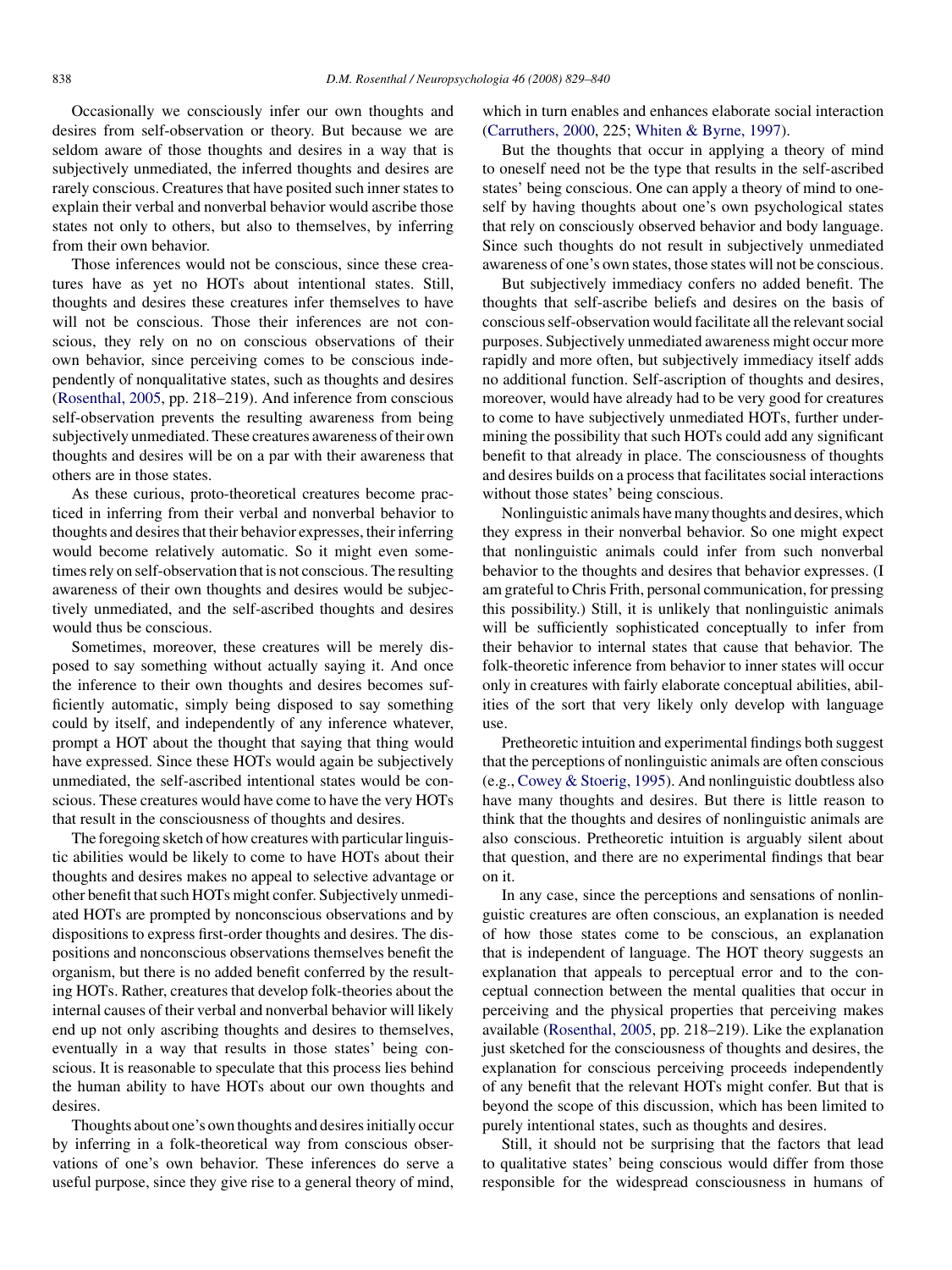<span id="page-10-0"></span>thoughts and desires. Indeed, the need for independent explanations may help explain our divergent pretheoretic intuitions about the two kinds of consciousness. We intuitively regard the consciousness of qualitative states as somehow more basic than that of purely intentional states, even to holding that the consciousness of qualitative states is intrinsic to those states. This is unsurprising given that language is needed for the consciousness of intentional states, but not the consciousness qualitative states.

But even if the need for two kinds of explanation explains the appeal of those intuitions, they do not support them. Since both explanations appeal to HOTs, there is no difference in what it is for intentional and qualitative states to be conscious. The difference is simply in the process that leads to the consciousness of the two kinds of state.

## **6. Summary**

The consciousness of thoughts, desires, and volitions adds little if any benefit for rational thinking, intentional action, executive function, or complex reasoning. Nonetheless, an explanation is available of why those states are often conscious that makes no appeal to beneficial effects or evolutionary adaptive value.

## **References**

- Armstrong, D. M. (1968). *A materialist theory of the mind*. New York: Humanities Press.
- Baars, B. J. (1988). *A cognitive theory of consciousness*. Cambridge: Cambridge University Press.
- Baars, B. J. (1997). *In the theater of consciousness: The workspace of the mind*. New York: Oxford University Press.
- Bargh, J. A. (2002). Losing consciousness: Automatic influences on consumer judgment, behavior, and motivation. *Journal of Consumer Research*, *29*(September (2)), 281–285.
- Block, N. (1987). Functional role and truth conditions. *Proceedings of the Aristotelian Society*, *LXI*, 157–181.
- Block, N. (1995). On a confusion about a function of consciousness. *The Behavioral and Brain Sciences*, *18*(June (2)), 227–247.
- Block, N. (2001). Paradox and cross purposes in recent work on consciousness. *Cognition*, *79*(April (1–2)), 197–219.
- Block, N. (2005). Two neural correlates of consciousness. *Trends in Cognitive Sciences*, *9*(February (2)), 46–52.
- Block, N. (2007). Consciousness, accessibility, and the mesh between psychology and neuroscience. *The Behavioral and Brain Sciences*, *30*(August  $(4)$ ).
- Brass, M., & Haggard, P. (2007). To do or not to do: The neural signature of self-control. *The Journal of Neuroscience*, *27*(August (34)), 9141–9145.
- Carruthers, P. (2000). *Phenomenal consciousness: A naturalistic theory*. Cambridge: Cambridge University Press.
- Cowey, A., & Stoerig, P. (1995). Blindsight in monkeys. *Nature*, *373*(January (6511)), 247–249.
- Debner, J. A., & Jacoby, L. L. (1994). Unconscious perception: Attention, awareness and control. *Journal of Experimental Psychology: Learning, Memory & Cognition*, *20*(March (2)), 304–317.
- Dehaene, S., & Naccache, L. (2001). Towards a cognitive neuroscience of consciousness: Basic evidence and a workshop framework. *Cognition*, *79*(April  $(1-2)$ ),  $1-37$ .
- Dijksterhuis, A. (2004). Think different: The merits of unconscious thought in preference development and decision making. *Journal of Personality & Social Psychology*, *87*(November (5)), 586–598.
- Dijksterhuis, A., Bos, M. W., Nordgren, L. F., & van Baaren, R. B. (2006). On making the right choice: The deliberation-without-attention effect. *Science*, *311*(February (5763)), 1005–1007.
- Dretske, F. (1993). Conscious experience. *Mind*, *102*(April (406)), 263–283.
- Dretske, F. (1995). *Naturalizing the mind*. Cambridge, MA: MIT Press.
- Dretske, F. (1997). What good is consciousness? *Canadian Journal of Philosophy*, *27*(March (1)), 1–15.
- Dretske, F. (2006). Perception without awareness. In Tamar Szabó Gendler & John Hawthorne (Eds.), *Perceptual experience* (pp. 147–180). Oxford: Clarendon Press.
- Fernandez-Duque, D., & Thornton, I. M. (2000). Change detection without awareness: Do explicit reports underestimate the representation of change in the visual system? *Visual Cognition*, *7*(January–March (1–3)), 324–344.
- Fernandez-Duque, D., & Thornton, I. M. (2003). Explicit mechanisms do not account for implicit localization and identification of change: An empirical reply to Mitroff et al. (2002). *Journal of Experimental Psychology: Human Perception and Performance*, *29*(October (5)), 846–858.
- Field, H. (1977). Logic, meaning, and conceptual role. *The Journal of Philosophy*, *74*(July (7)), 379–409.
- Freud, S. (1957). The unconscious. In James Strachey (Ed. & tr.), *The complete psychological works of Sigmund Freud* (Vol. 14, 1957, pp. 166–215). London: The Hogarth Press. Original work published in 1915.
- Gould, S. J., & Vrba, E. S. (1982). Exaptation—A missing term in the science of form. *Paleontology*, *8*(January (1)), 4–15.
- Gray, J. (2004). *Consciousness: Creeping up on the hard problem*. Oxford: Oxford University Press.
- Haggard, P. (1999). Perceived timing of self-initiated actions. In Gisa Aschersleben, Talis Bachmann, & Jochen Müsseler (Eds.), *Cognitive contributions to the perception of spatial and temporal events* (pp. 215–231). Amsterdam: Elsevier.
- Haggard, P., & Eimer, M. (1999). On the relation between brain potentials and awareness of voluntary movements. *Experimental Brain Research*, *126*(1), 128–133.
- Haggard, P., Newman, C., & Magno, E. (1999). On the perceived time of voluntary actions. *British Journal of Psychology*, *90*(May (Part 2)), 291–303.
- Harman, G. (1982). Conceptual role semantics. *Notre Dame Journal of Formal Logic*, *XXIII*(April (2)), 242–256.
- Harman, G. (1987). (Nonsolipsistic) conceptual role semantics. In Ernest LePore (Ed.), *New directions in semantics* (pp. 55–81). New York: Academic Press.
- Humphrey, N. (1980). Nature's psychologists. In B. D. Josephson & V. S. Ramachandran (Eds.), *Consciousness and the physical world* (pp. 57–80). Oxford: Pergamon Press.
- Humphrey, N. (2002). The uses of consciousness. In N. Humphrey (Ed.), *The mind made flesh: Essays from the frontiers of evolution and psychology* (pp. 65–85). Oxford: Oxford University Press.
- Huxley, T. H. (1896). On the hypothesis that animals are automata, and its history (1974). In T. H. Huxley (Ed.), *Methods and results: Essays* (pp. 199–250). New York: D. Appleton and Company.
- Jacoby, L. L. (1991). A process dissociation framework: Separating automatic from intentional uses of memory. *Journal of Memory & Language*, *30*(October (5)), 513–541.
- Jacoby, L. L., Toth, J. P., & Yonelinas, A. P. (1993). Separating conscious and unconscious influences of memory measuring recollection. *Journal of Experimental Psychology: General*, *122*(June (2)), 139–154.
- Jacoby, L. L., Toth, J. P., Yonelinas, A. P., & Debner, J. A. (1994). The relationship between conscious and unconscious influences: Independence or redundancy? *Journal of Experimental Psychology: General*, *123*(June (2)), 216–219.
- James, W. (1890). *The principles of psychology*. New York: Henry Holt and Company.
- Laloyaux, C., Destrebecqz, A., & Cleeremans, A. (2003). Implicit change identification: A replication of Fernandez-Duque and Thornton (2003). *Journal of Experimental Psychology: Human Perception and Performance*, *32*(December (6)), 1366–1379.
- Lau, H.C. (in press). Are we studying consciousness yet? Draft of chapter to appear in Lawrence Weiskrantz & Martin Davies (Eds.), *Frontiers of*